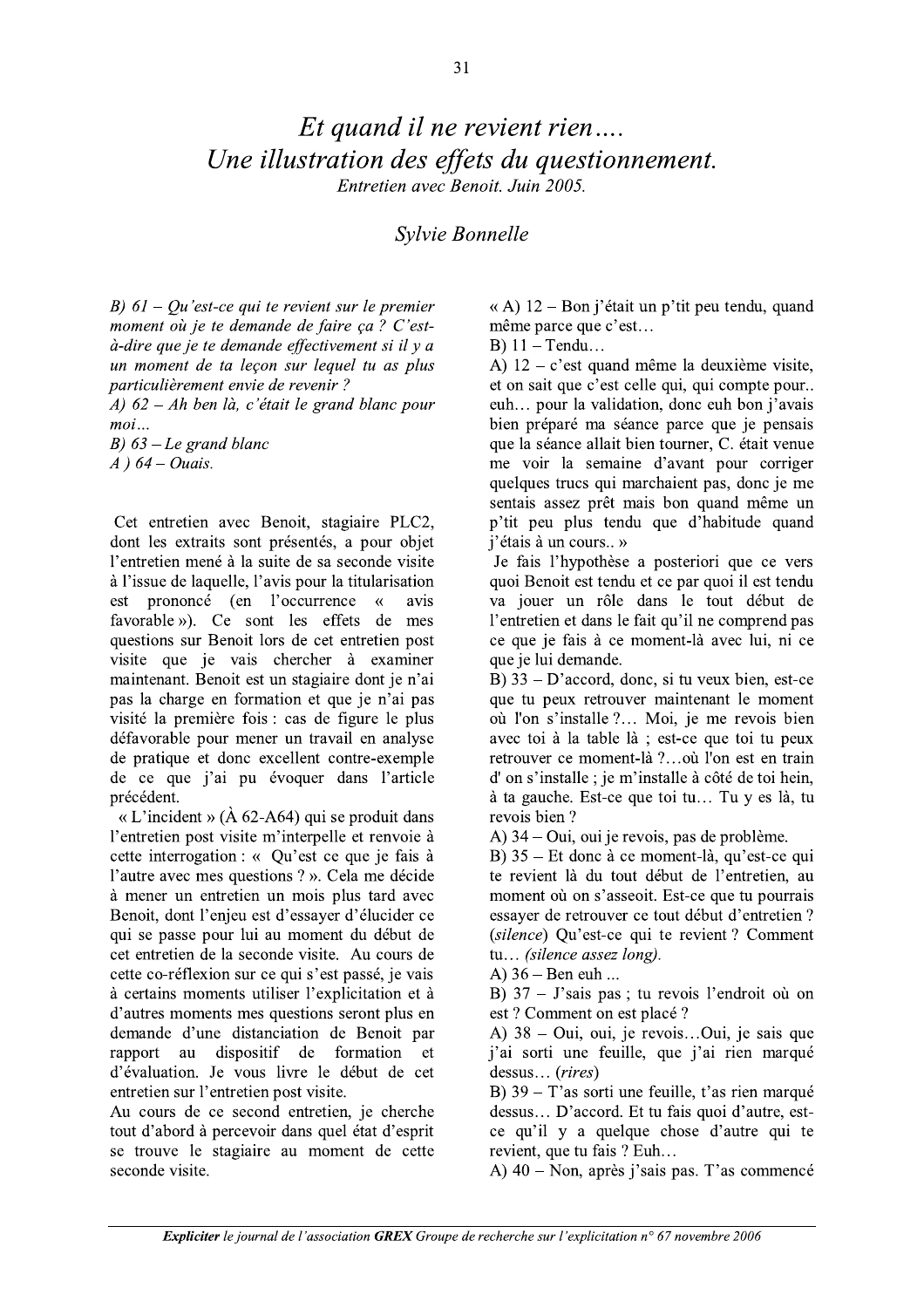$\lambda$ ... pas ?

B)  $41 - D'accord$ , donc tu me regardes; t'es comment ? je ne sais pas....

A)  $42 - Si$ , j'étais un peu tendu quand même !

B)  $43$  – Un peu tendu... A quoi tu sens ça? T'es tendu, qu'est-ce qui ?...

A)  $44 -$ Ben je sais pas, je le sentais ..., je me demandais ce que tu allais dire ou...

B)  $45 -$ Quand tu sens, tu le sens où « tendu »

A)  $46$  – Euh... au niveau de la respiration, ca bloque un p'tit peu...

 $B$ ) 47 – Ca bloque un peu

A)  $48 - Ca$  m'arrive pas souvent mais...

B)  $49$  – Bon et ensuite, qu'est-ce qui se passe pour toi là ? (silence) Je sais pas ce que je fais donc qu'est ce qui te revient de ce que je fais ? A)  $50 - J'$ sais pas, tu as dû commencer à me demander ce qui me revenait de la séance ou... un truc comme ca?

B)  $51$  – Euh, je crois que j'ai posé le contrat avant, c'est-à-dire que je t'ai expliqué ce qu'on allait faire, comment on allait le faire; je t'ai demandé si tu étais ok, si tu comprenais ce qu'on allait faire. Donc, a priori tu me dis oui, mais je ne sais pas si... intérieurement, est-ce que tu comprends... les premiers mots que je te dis, qu'est-ce que ça te fait, qu'est-ce que  $?$ ...

A)  $52 -$  Je ne sais pas (soupir)

B)  $53$  – Ouais, essaie de retrouver; c'est important (rires des deux côtés)

A)  $54 - Si$ , ! j'avais compris ouais...ce que tu voulais...

B)  $55 - D'accord$ .

A) 56 – Après c'est la façon dont tu l'as amené neut-être...

B) 57 - Alors, qu'est-ce qui te revient sur la façon dont je l'ai amené? Est-ce que tu pourrais...

A) 58 – Ben le fait de me demander de me retrouver sur des séquences particulières, ou  $sur un...$ 

B)  $59 - Quais$ , qu'est-ce que ?

A)  $60 - S$ ur des choses qui moi m'avaient marqué par rapport...

B)  $61 - Qu$  est-ce qui te revient sur le premier moment où je te demande de faire ça ? C'est-àdire que je te demande effectivement si il y a un moment de ta lecon sur lequel tu as plus particulièrement envie de revenir ?

A) 62 – Ah ben là, c'était le grand blanc pour moi...

B)  $63$  – Le grand blanc

A  $64$  – Ouais.

B)  $65$  – Quand il y a le grand blanc, qu'est-ce que tu fais ? Qu'est-ce que... Personnellement, tu fais quoi.. à ce moment-là ?

A)  $66 - \text{Ben...}$ 

B)  $67 - C$ 'est quoi le grand blanc ?

A)  $68$  – Ben non mais tu m'as posé la question et j'ai cherché 30 secondes et ça rentrait pas du tout dans mon mode de réflexion à moi.

B)  $69 - D$ 'accord. Quand ça rentre pas dans ton mode de réflexion, donc.. Qu'est-ce qui se passe ? Qu'est-ce que tu fais ? Qui vas-y ?

A)  $70 -$ Rien (rires)

B)  $71 -$ Rien. Donc, il ne se passe rien?

A)  $72 -$ Ben, parce que, je ne retrouvais pas, je n'arrivais pas à me revoir, ou à revoir la situation.

B)  $73$  – Quand il ne se passe rien comme ca, tu te dis quelque chose en même temps, qu'est-ce que ?

A)  $74 - \text{Non}$ , non, je cherchais...

B) 75 - Tu n'arrivais pas à revoir ?

A)  $76 -$  J'cherchais et...; arrivais pas à me remettre en... dans la séance et à revoir quelque chose que, que....

B)  $77 - D'accord$ , et ensuite, qu'est-ce qui te revient? Qu'est-ce qui se passe pour toi? (silence) à ce moment-là ? (silence) Je suis à côté de toi ; je viens de te poser la question, t'as un grand blanc.

A) 78 – Ben oui, je te dis que je n'arrive pas bien, pour l'instant, à voir, à voir une séquence particulière et je crois que tu as commencé à essayer de m'aider, à me décrire une situation où euh...

B) 79 – D'accord, j'ai dû te proposer...

A)  $80 - Quais$ .

B) 81 - un moment pour toi..

A)  $82 -$ Ouais, ouais.

B)  $83$  – En te proposant « est-ce que tu veux bien qu'on revienne sur... », c'est ça que j'ai dû faire. D'accord, à ce moment-là, qu'est-ce que, qu'est-ce qui se passe pour toi? Ça te revient là le moment où je te... où c'est moi qui pose la question finalement ?

A)  $84$  -ouais

B)  $85 - Qu$ 'est-ce que tu fais à ce moment-là, quand je te pose cette question-là? Est-ce que tu te revois pour essayer de retrouver donc le moment où c'est moi qui te dis : « ben. est-ce que tu veux bien revenir..... »; je te propose un moment... (silence)

A) 86 – Tu m'as proposé un moment, j'disais « oui oui, oui oui » et en fait ça me revenait toujours pas mais pendant que tu me le décrivais j'en ai un autre qui m'est revenu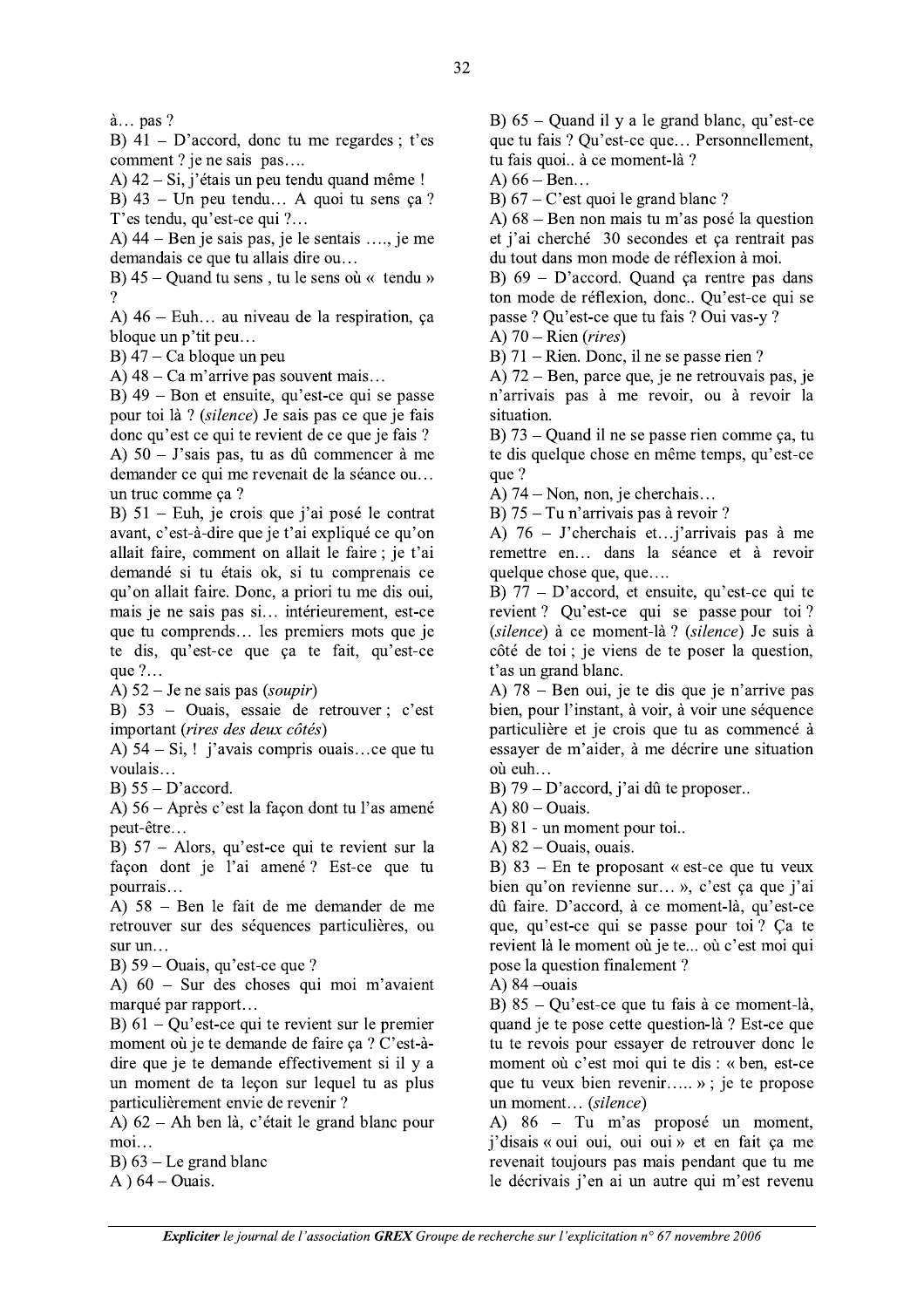$donc...$ 

B)  $87 - Ah$  d'accord, donc à ce moment-là, on a pris celui-là ?

A)  $88 -$  Après, euh, « quand t'as eu fini de décrire machin », j'ai dit ben, « celui-là je ne m'en souviens pas très bien mais par contre  $i'$ en ai un autre »...

 $B$ )  $89 - Ah$  d'accord, ca a permis de déclencher,

A) 90 – Oui, j'pense que ça a déclenché euh...

B)  $91 - L'$ évocation d'un moment

A)  $92 - Qu$  alors ca m'a laissé le temps, moi, de de..

B)  $93 - Ca t'$ a laissé le temps ?

A) 94 – de retrouver, de mettre en fonctionnement..

B) 95 – Tu pourrais revenir à ce moment-là où justement il y a un blanc, où il n'y a rien qui revient ? Qu'est-ce qui fait à ton avis que... il n'y a rien qui revient, qu'est-ce qui fait que ça, tu as un espèce de vide, comment tu le ....?

A)  $96$  – J'avais jamais vraiment, juste après une séance, j'ai jamais vraiment essayé de repenser tout de suite à un moment particulier ou euh... à part des séances où il y avait des, vraiment des gros clash, ou quelque chose qui m'avait vraiment marqué, je ne voyais jamais un moment qui me revenait sur l'apprentissage ou sur quelque chose par rapport aux élèves. Quand on faisait des bilans après, un peu de temps après, j'arrivais à retrouver ce qui s'était passé dans la séance mais juste après la séance, comme ça euh..

B)  $97 - Ah$  oui d'accord.

A) 98 - Impossible de me remettre dedans...

B) 97 – Impossible de te remettre dedans...

A)  $98$  – Et par rapport à la première visite, je ne m'attendais pas à ce type de questions.

1 Les attentes du stagiaire et mes questions de début d'entretien.

En ce début d'entretien, par ma première question, je cherche à « mobiliser », « à mettre le stagiaire au travail » sur un aspect de sa leçon (cf. Article de P. Vermersch, fonction  $N^{\circ}4$ ). La question n'est pas inquisitrice et ressemble plutôt à « un doux ordre ». ressemble plutôt à « un doux Cependant, elle provoque « un grand blanc », une absence de réponse, un blocage. En A132, on a la confirmation que le stagiaire a compris le contenu de cette première question. En fait, c'est l'approche qu'elle représente et qui est totalement inhabituelle pour lui qui le perturbe et provoque le contraire de ce que je recherche.  $\overline{B}$ ) 99 – Ah voilà, donc tu veux bien revenir là, justement par rapport à la première visite, qu'est-ce que t'as dans la tête par rapport à la première visite ? Qu'est-ce qui t'habite ? et ce qui finalement te surprend ou change ou? Qu'est-ce que t'avait gardé de la première visite ?Tu peux me dire un p'tit peu par rapport à ce qui se passe dans ce deuxième entretien ?

A)  $100$  – La première visite, j'pense que quand X avait également essayé de me faire parler sur ce qui s'était passé... mais bon, je n'avais pas non plus été très loquace donc il était venu assez vite à ce qu'il avait noté lui et euh, à ce qu'il trouvait qui allait, qui n'allait pas dans la séance et euh.

B)  $101 - D$ 'accord,

A)  $102$  – Essayé de me donner des conseils sur la suite.

B)  $103$  – Et là, à partir de quand tu te rends compte que finalement ça ne se passe pas tout à fait comme lui il a fait ?

A)  $104 - Ah$  ben dès la première question..

B)  $105 - D$ ès la première question !

A)  $106 - O\dot{u}$  tu me demandes de me remettre en situation, là euh. Bon, la première question t'as dû me demander ce que moi je pensais de la séance et...

B)  $107 - Non$ , je ne t'ai pas demandé ça ;

A)  $108 - Non$ , c'est pas ça.

B)  $109 - Je$  t'ai demandé s'il y avait un moment sur lequel tu avais envie de revenir.

A)  $110 -$ Oui, voilà tout de suite

B)  $111 -$ Donc là, à partir de ce moment-là, tu te rends compte que..

A)  $112 - Ca$  va pas être pareil (*petit rire*).

B)  $113 - Ca$  va pas être pareil. Et, si tu recontactes ce moment où tu sens que ça va pas être pareil, où que ca émerge un peu à la conscience. A ce moment-là, est-ce qui se passe autre chose pour toi en même temps, qu'est-ce que tu fais d'autre dans ta tête, est-ce qu'il y a des choses qui se passent? Qu'est-ce que ? Tu sais pas ,...est-ce que tu ressens des choses? Est-ce que ca t'intrigue? Est-ce que... C'est ça que j'aimerais...

A)  $114$  – Ben, ça m'a un p'tit peu bloqué, j'pense pour...

B)  $115 - Ca t$ 'a un peu bloqué ?

- A)  $116 Enfin...$
- B)  $117 -$ Non vas-y..
- A)  $118$  Le fait de changer ouais de...

B)  $119 - D'accord$ , quand ca te bloque euh...

A)  $120$  – Ben non mais là euh...

B)  $121 - Tu$  fais quoi quand t'es bloqué?

cord, quand ça te bloque euh...<br>
non mais là euh...<br>
is quoi quand t'es bloqué ?<br>
c) ben, non mais j'arrivais pas du<br>
re dedans..<br>
licitation n° 67 novembre 2006 A)  $122 - (rires)$  ben, non mais j'arrivais pas du tout à me mettre dedans...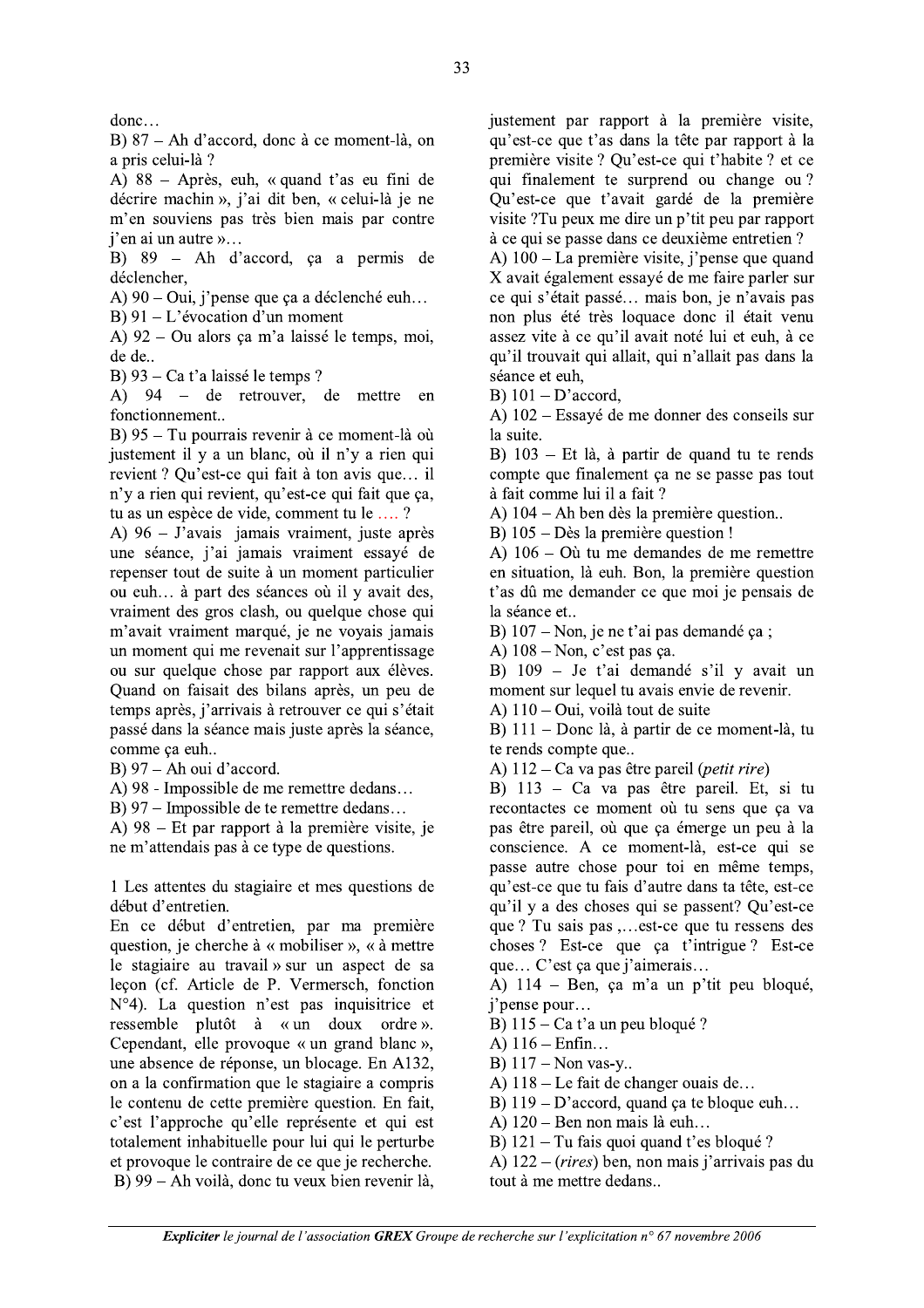B)  $123 - A$  te mettre en évocation, ouais.

A)  $124 - J'$ arrivais pas ; *(silence)*.

B)  $125 - Hum!$ 

A)  $126 - \text{Voli}$  c'est tout.

B)  $127 - D'accord$ , ok. C'est bien de savoir ce qui se passe, que ça puisse bloquer justement une façon de faire comme ça, tu vois que à priori j'arrive avec mes gros sabots et paf, en fait, ça peut bloquer quelqu'un.

A) 128 - C'est le fait que vous fassiez attendre...

B)  $129 -$ Oui. (enregistrement inaudible ...)

A)  $130 -$  Je pense oui.

B) 131 – Mais même en ayant pris soin de te dire un petit peu comment on allait faire ?

A) 132 – Ouais, mais tant qu'on l'a ; enfin je pense que même j'avais bien compris ce que t'avais dit, ça y'a pas de problème mais tant qu'on n'a pas fait le cheminement soi-même pour rechercher dans sa tête, même si j'avais compris ce que tu voulais, j'avais jamais fait juste après une séance...

B)  $133 - D$ 'accord,

A)  $134 - Ca$  ne venait pas quoi.

Il semble donc dans ce cas, que l'état d'attente du stagiaire par rapport à son nouveau visiteur soit crucial et puisse aller jusqu'à fragiliser les effets recherchés du questionnement de B, malgré un contrat de formation clair, aussi explicite que soit le contrat de communication et malgré une première question d'entretien aussi travaillée soit-elle dans le sens du format utilisé en explicitation. Cela ne suffit donc pas et je ne le prends certainement pas suffisamment en compte à ce moment précis. En effet, le premier vécu de Benoit de la première visite qui le place dans une posture d'attente de ce qu'il connaît déjà parasite-t-il la fonction de la question ?

En effet, et si on se réfère aux répliques B51 à A78 : impossible de « mobiliser » A avec une façon de faire qu'il ne connaît pas (réplique A68). Donc j'aurais tendance à dire que le format de question est juste, que l'adéquation évoquée par P. Vermersch existe bien mais de B à B et que ce qui ne fonctionne pas c'est l'adéquation entre (formulation question----but) poursuivi) et (état d'attente de A).

2 Le mouvement intérieur de A et les questions de B.

B)  $135$  – Alors est-ce qu'il y aurait un moment? Est-ce que tu pourrais me dire, pour repérer, quel est le moment où tu commences à comprendre comment on va travailler ensemble et en fait, à te laisser, à te laisser, envahir, retrouver, recontacter un moment de la leçon ? Est-ce que tu saurais me redire quel est le moment où doucement...

A)  $136 - C$  est quand t'as commencé à me décrire un exemple après le blanc là, moi dans ma tête, j'ai réfléchi à un autre...

B) 137 - En même temps t'as réfléchi à un autre?

A) 138 – Celui-là j'arrivais pas, je le retrouvais pas mais...

B) 139 - Comment ça marchait ça à ce moment-là dans ta tête ? Tu saurais le redire ? C'est-à-dire que moi je te donne quelque chose, tu m'entends te le dire et à ce momentlà il se passe autre chose en même temps pour toi? Est-ce que tu saurais dire comment elle arrive cette chose pour toi? Comment toi tu fais venir l'exemple qui t'intéresse en fait et pas celui que je suis en train de te donner? (silence)

A)  $140 - Euh$ , je sais pas.

B) 141 – Prends le temps, prends le temps...

A)  $142 - \text{Non}$ , je sais pas.

B) 143 – Essaie de retrouver doucement comment ça t'arrive ça ? (Long silence).

A) 144 – Hum. Ca m'arrive petit à petit pendant que tu décris toi ton exemple, moi il y a des images qui reviennent par rapport, tu me disais, "ben là t'étais placé ici, t'avais des élèves un peu plus à droite ou à gauche  $machine$   $\ldots$ 

B)  $145 - A$  ce moment-là ...

A) 146 – Et moi pendant ce temps-là, je réfléchissais, ce moment-là je ne le revoyais pas mais je réfléchissais à une autre position que j'aurais pu...

B) 147 – Tu m'entends là quand tu fais ça ?

- A) 148 Ah oui, ah oui oui
- B) 149 Tu me vois ?
- A) 150 Ah oui oui.

B)  $151 - Tu$  me vois? Est-ce que tu m'entends ? Mais toi tu vois, t'as d'autre chose dans ta tête !

A) 152 – Mais moi, enfin, en même temps que tu décrivais ton exemple, je le reconnaissais pas du tout celui-là ; les critères, j'essayais de me revoir moi où i'étais placé, les élèves que j'avais pu voir ou l'intervention que j'avais pu faire et là j'ai trouvé un moment à moi qui m'était resté, quoi, par rapport à... c'est pas celui que toi tu avais repéré, mais j'en ai retrouvé un autre.

B) 153 – Donc, à partir de ce moment-là donc,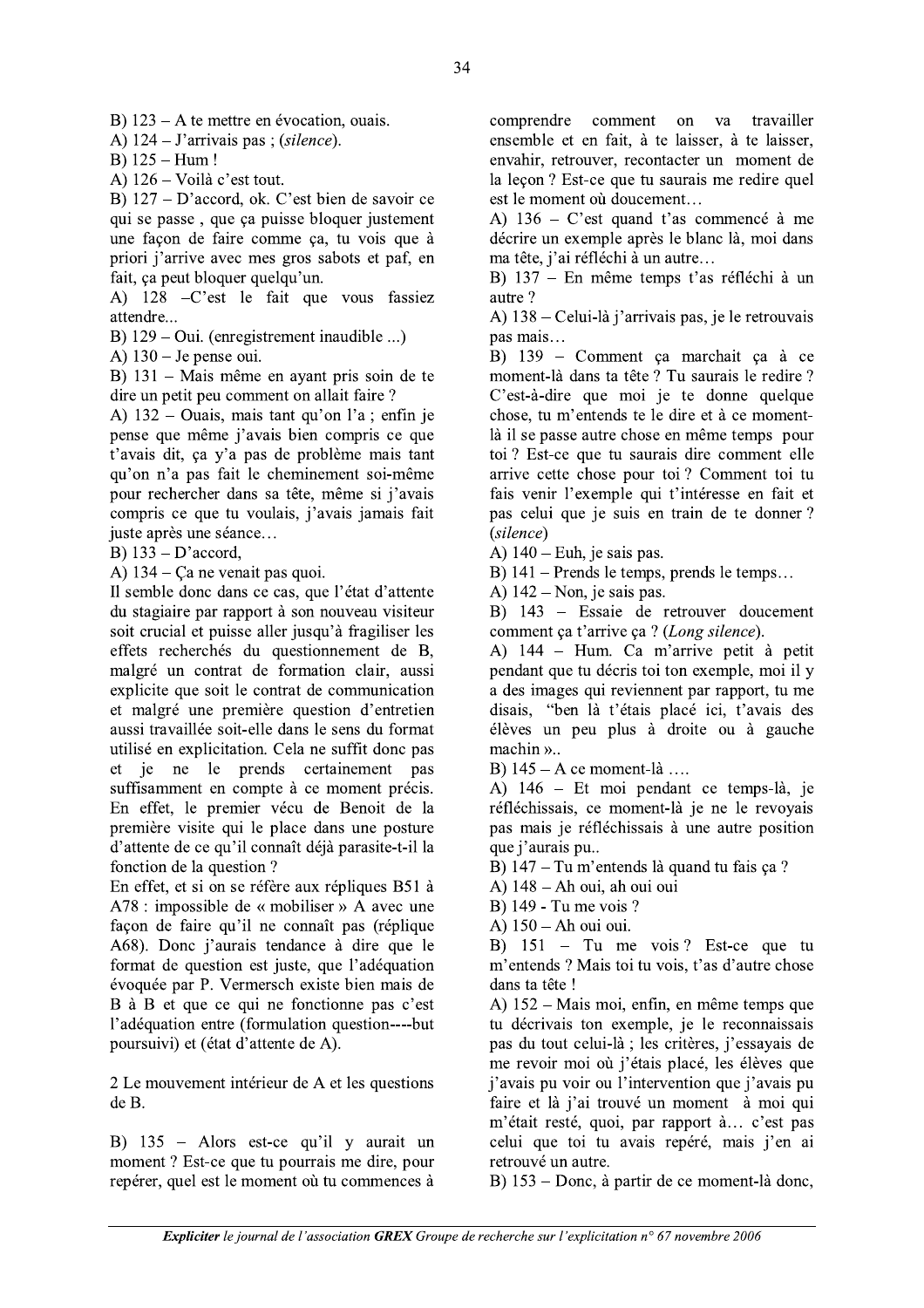je prends celui que tu m'amènes, c'est ça ?

A) 154 – Oui, oui

B) 155 – Et à ce moment-là qu'est-ce qui se passe pour toi? Comment ça se passe pour toi ? Qu'est-ce que tu fais toi, le fait que je le prenne, que je lâche l'exemple que j'ai pris et que je me saisisse de ce que tu amènes, qu'estce que tu ? Qu'est-ce que ça te fait faire ? Tu te, tu te revois là un petit peu, pour trouver le moment où donc je suis en train de te donner un exemple puis, pouf, finalement toi tu en as un qui te vient et alors ensuite je vais te questionner sur ce moment-là... Ca te revient un petit peu là le moment où je commence à dérouler le moment pour toi, à t'aider à en parler?

A)  $156 - Quais$ , ouais

B)  $157 -$ Donc, qu'est-ce que tu pourrais me dire de ce qui se passe pour toi à ce momentlà ? Quand je t'aide à, doucement à dérouler le moment que tu m'amènes là ?

A)  $158 -$ Ben non, je commence à me revoir vraiment..

B)  $159 - D'accord$  tu te revois.

A)  $160 -$ Dans la séance et oui, je ne me pose plus de questions sur autre chose, je suis vraiment concentré là-dessus quoi

B)  $161 -$ Plus de questions sur autre chose ! Tu te poses plus de questions, ça veut dire que...

A)  $162 - \text{Non}$ , non, euh !

B)  $163 - Ou'est-ce qui se passe pour toi en$ même temps là quand tu te poses plus de questions, là, tu te sens comment là ?

A) 164 – Non, je suis vraiment, je suis rentré dedans, j'ai compris...

B)  $165 - T$ 'es rentré dedans ? Ah, là tu sais que tu rentres dedans là ? Ou'est-ce que ? C'est un signe qui viendrait de toi ?

A)  $166 -$  Je pense que j'ai. J'crois que j'ai compris que ce que tu recherchais c'était que j'arrive à retrouver un moment et voilà, une fois que j'ai compris ça..

B)  $167 -$ Une fois que tu as compris ca, qu'estce que...

A)  $168 -$ Alors qu'avant je ne comprenais pas forcément ce que tu voulais...

B)  $169 - Voilà d'accord$ 

A)  $170 - Ce$  que tu voulais que je fasse.

B)  $171 - Tu$  te mets à comprendre ca et à ce moment-là, qu'est-ce que tu, qu'est-ce que tu fais? Ouand tu comprends ca. qu'est-ce qui se passe ? Qu'est-ce que ??

A)  $172$  – Ben, j'ai attendu que tu poses des questions sur ce que tu voulais que je fasse ressortir.

B)  $173$  – D'accord et je voudrais que tu reviennes sur tes sensations, là. A tout à l'heure, tu m'as dit : « j'étais tendu, au niveau respiratoire ». Est-ce que à ce niveau-là, si tu te retournes un petit peu vers ça ; est-ce que tu sens que ca se détend ou est-ce que tu es toujours euh ??

A) 174 – Non, non, j'pense ouais, à partir du moment où j'ai compris, j'ai retrouvé cet exemple et que ça a commencé à s'installer comme ça, ça allait mieux après.

B)  $175 - D$ 'accord.

A) 176 - J'crois que tu m'as fait la réflexion une fois au début ...

B) 177 – On s'est arrêté, je t'ai arrêté parce que je sentais, moi ; en tous cas, moi je sentais que tu étais très tendu et que tu ne comprenais pas ce qui se passait.

A) 178 – Oui, oui, c'est ça.

B)  $179$  – Alors c'est pour ça que je voulais t'interroger là-dessus ! J'veux dire euh, moi je sens ça, qu'est-ce que te font ma posture, mon attitude, ma façon de questionner, euh.. je sens que tu as un mouvement de recul : enfin. c'est un peu difficile.

A)  $180$  – Enfin non ce n'est pas par rapport à ta position ni ta façon de faire. Mais enfin c'est vraiment les questions et euh, le fait que je ne m'attendais pas du tout à ces questions-là. Bon.

B)  $181 - Ca$  déstabilise un p'tit peu quand même ?

A) 182 – Oui, moi ça m'a un p'tit peu déstabilisé. Après ça s'est vite euh..

B)  $183 - Ca$  dure combien de temps pour toi cette déstabilisation ?

A)  $184 - J$ 'sais pas, euh, dix minutes, le temps de trouver après, qu'on arrive..

B)  $185 - D'accord$ , une fois que tu as un moment qui arrive, tu fais comme ça, avec tes mains, tu as compris, après ça se passe bien quoi, il n'y a plus d'euh...

A) 186 – Ben après oui, moi une fois que j'ai eu compris comment je pouvais aller rechercher un moment en mémoire, les trucs que tu voulais, ça bloquait plus.

B)  $187 - D'accord$ , hum, hum. Et ensuite je ne me rappelle plus bien comment j'ai procédé mais après c'est moi qui t'ai amené des moments ou je t'ai redemandé d'en rapporter d'autres, d'en retrouver d'autres si tu en avais envie?

A) 188 – Tu as dû me demander un moment où je trouvais que ça s'était pas bien passé et un moment après où je trouvais que ça s'était bien